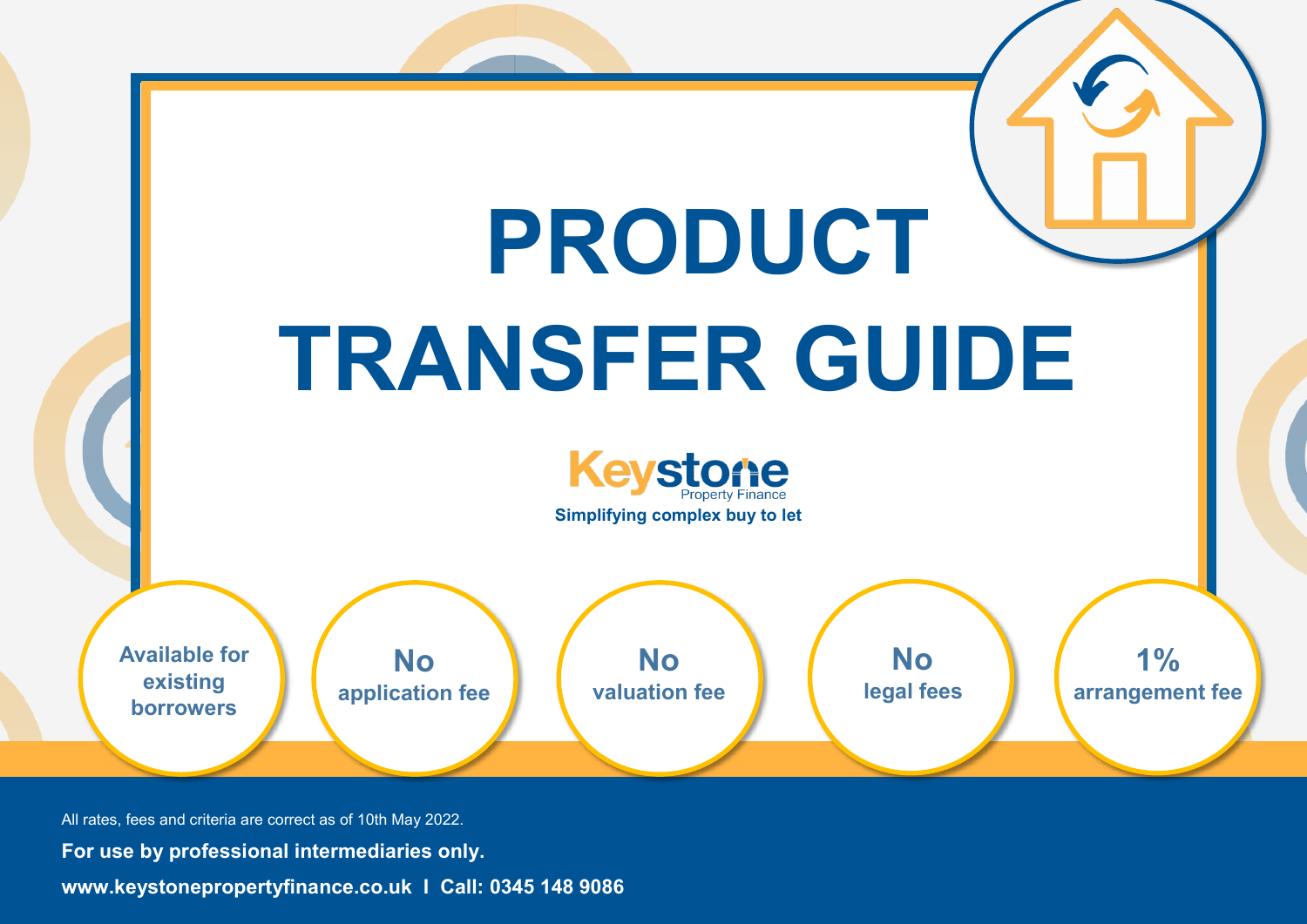# **Standard Buy to Let Range**

**For standard buy to let properties** 

**Core Product Range**

**Rates for loans between £50,000 - £1 million** 

**125% @ 5.5%** 

**or payrate**

**Basic Rate Tax Payers -**

**\*\*Max loan amount £1m up to 75% LTV, £1.5m up to 70% LTV** 

|                          |                  |            |                    |                                        | <b>2 Year Fixed Rates</b>   |                              |                         |                          |                                      |                                  |  |
|--------------------------|------------------|------------|--------------------|----------------------------------------|-----------------------------|------------------------------|-------------------------|--------------------------|--------------------------------------|----------------------------------|--|
| Rate                     | <b>Reversion</b> | <b>LTV</b> | <b>Loan Amount</b> | <b>ERCs</b>                            | <b>RTI</b><br>(Individuals) | Multiplier*<br>(Individuals) | <b>RTI</b><br>(Ltd Cos) | Multiplier*<br>(Ltd Cos) | <b>Product Code</b><br>(Individuals) | <b>Product Code</b><br>(Ltd Cos) |  |
| 3.29%                    | BBR + 4.99%      | 65%        | £50k - £2m         | 3% / 2%                                | 145% @ 5.5%                 | 150                          | 125% @ 5.5%             | 174                      | ST22DIF265PT                         | ST22DLF265PT                     |  |
| 3.44%                    | BBR + 4.99%      | 75%        | £50k - £1.5m**     | 3%/2%                                  | 145% @ 5.5%                 | 150                          | 125% @ 5.5%             | 174                      | ST22DIF275PT                         | ST22DLF275PT                     |  |
| 4.44%                    | BBR + 4.99%      | 80%        | £50k - £750k       | 3% / 2%                                | 145% @ 5.5%                 | 150                          | 125% @ 5.5%             | 174                      | ST22DIF280PT                         | ST22DLF280PT                     |  |
| <b>5 Year Fixed Rate</b> |                  |            |                    |                                        |                             |                              |                         |                          |                                      |                                  |  |
| Rate                     | <b>Reversion</b> | <b>LTV</b> | <b>Loan Amount</b> | <b>ERCs</b>                            | <b>RTI</b><br>(Individuals) | Multiplier*<br>(Individuals) | <b>RTI</b><br>(Ltd Cos) | Multiplier*<br>(Ltd Cos) | <b>Product Code</b><br>(Individuals) | <b>Product Code</b><br>(Ltd Cos) |  |
| 3.39%                    | BBR + 4.99%      | 65%        | £50k - £2m         | 5%/4%/3%/2%/2%                         | 145% @ payrate              | 244                          | 125% @ payrate          | 283                      | ST22DIF565PT                         | ST22DLF565PT                     |  |
| 3.59%                    | BBR + 4.99%      | 75%        | £50k - £1.5m**     | 5%/4%/3%/2%/2%                         | 145% @ payrate              | 230                          | 125% @ payrate          | 267                      | ST22DIF575PT                         | ST22DLF575PT                     |  |
| 4.54%                    | BBR + 4.99%      | 80%        | £50k - £750k       | 5%/4%/3%/2%/2%                         | 145% @ payrate              | 182                          | 125% @ payrate          | 211                      | ST22DIF580PT                         | ST22DLF580PT                     |  |
|                          |                  |            |                    |                                        | <b>7 Year Fixed Rate</b>    |                              |                         |                          |                                      |                                  |  |
| Rate                     | <b>Reversion</b> | <b>LTV</b> | <b>Loan Amount</b> | <b>ERCs</b>                            | <b>RTI</b><br>(Individuals) | Multiplier*<br>(Individuals) | <b>RTI</b><br>(Ltd Cos) | Multiplier*<br>(Ltd Cos) | <b>Product Code</b><br>(Individuals) | <b>Product Code</b><br>(Ltd Cos) |  |
| 3.64%                    | BBR + 4.99%      | 65%        | £50k - £2m         | 5% / 5% / 4% / 3% / 3% /<br>$2\%$ / 1% | 145% @ payrate              | 227                          | 125% @ payrate          | 263                      | ST22DIF765PT                         | ST22DLF765PT                     |  |
| 3.74%                    | BBR + 4.99%      | 75%        | £50k - £1.5m**     | 5% / 5% / 4% / 3% / 3% /<br>2%/1%      | 145% @ payrate              | 221                          | 125% @ payrate          | 256                      | ST22DIF775PT                         | ST22DLF775PT                     |  |
| 4.74%                    | BBR + 4.99%      | 80%        | £50k - £750k       | 5% / 5% / 4% / 3% / 3% /<br>2%/1%      | 145% @ payrate              | 174                          | 125% @ payrate          | 202                      | ST22DIF780PT                         | ST22DLF780PT                     |  |

A

**Bank of England Base Rate (BBR): 1%** 

1% arrangement fee applies to all products which can be added to the loan or paid upfront | \*Multipliers provided only show an indicative loan amount | \*\*Max loan amount £1m up to 75% LTV, £1.5m up to 70% LTV<br>Under no circ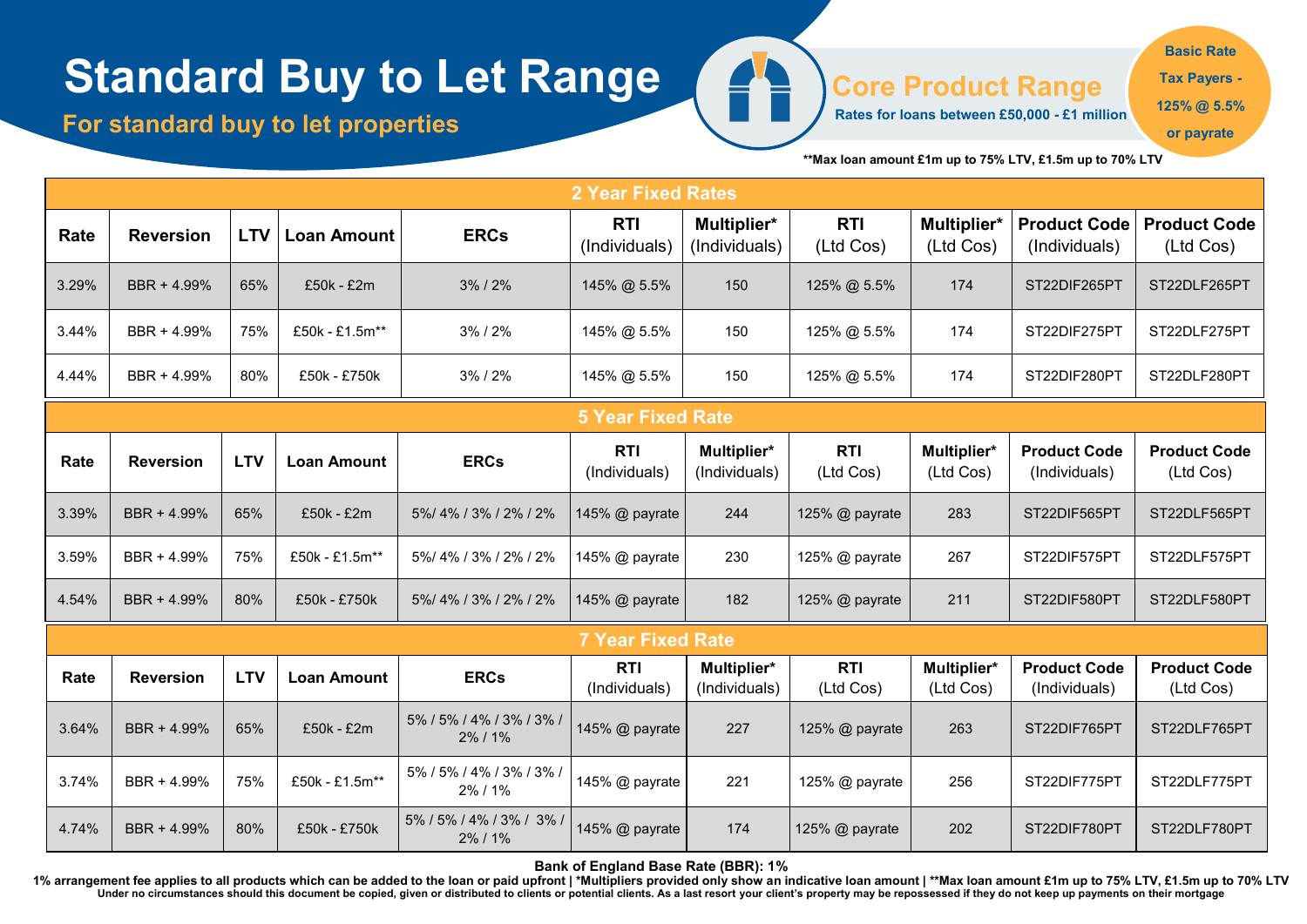# **Specialist Buy to Let Range**

### **For HMOs & Multi-unit properties**

**Basic Rate Tax Payers -**

**125% @ 5.5%** 

**or payrate**

## **Core Product Range**

**Rates for loans between £50,000 - £1 million** 

**\*\*Max loan amount £1m up to 75% LTV, £1.5m up to 70% LTV** 

|       | 2 Year Fixed Rate |     |                |               |                             |                                     |                         |                          |               |                                                   |  |  |
|-------|-------------------|-----|----------------|---------------|-----------------------------|-------------------------------------|-------------------------|--------------------------|---------------|---------------------------------------------------|--|--|
| Rate  | <b>Reversion</b>  | LTV | Loan Amount    | <b>ERCs</b>   | <b>RTI</b><br>(Individuals) | <b>Multiplier*</b><br>(Individuals) | <b>RTI</b><br>(Ltd Cos) | Multiplier*<br>(Ltd Cos) | (Individuals) | <b>Product Code   Product Code  </b><br>(Ltd Cos) |  |  |
| 3.54% | BBR + 4.99%       | 65% | £50k - £2m     | $3\%$ / $2\%$ | 145% @ 5.5%                 | 150                                 | 125% @ 5.5%             | 174                      | SP22DIF265PT  | SP22DLF265PT                                      |  |  |
| 3.74% | BBR + 4.99%       | 75% | £50k - £1.5m** | $3\%$ / $2\%$ | 145% @ 5.5%                 | 150                                 | 125% @ 5.5%             | 174                      | SP22DIF275PT  | SP22DLF275PT                                      |  |  |

|       | 5 Year Fixed Rate |            |                |                        |                       |                              |                 |           |                                               |                                  |  |  |
|-------|-------------------|------------|----------------|------------------------|-----------------------|------------------------------|-----------------|-----------|-----------------------------------------------|----------------------------------|--|--|
| Rate  | <b>Reversion</b>  | <b>LTV</b> | Loan Amount    | <b>ERCs</b>            | RTI<br>(Individuals)  | Multiplier*<br>(Individuals) | ΤI<br>(Ltd Cos) | (Ltd Cos) | Multiplier*   Product Code  <br>(Individuals) | <b>Product Code</b><br>(Ltd Cos) |  |  |
| 3.74% | BBR + 4.99%       | 65%        | $£50k - £2m$   | 5% / 4% / 3% / 2% / 2% | 145% $\omega$ payrate | 221                          | 125% @ payrate  | 256       | SP22DIF565PT                                  | SP22DLF565PT                     |  |  |
| 3.94% | BBR + 4.99%       | 75%        | £50k - £1.5m** | 5% / 4% / 3% / 2% / 2% | 145% $\omega$ payrate | 210                          | 125% @ payrate  | 243       | SP22DIF575PT                                  | SP22DLF575PT                     |  |  |

|       | <b>7 Year Fixed Rate</b> |     |                |                                        |                             |                              |                 |                                 |                                      |                                  |  |  |
|-------|--------------------------|-----|----------------|----------------------------------------|-----------------------------|------------------------------|-----------------|---------------------------------|--------------------------------------|----------------------------------|--|--|
| Rate  | <b>Reversion</b>         | LTV | Loan Amount    | <b>ERCs</b>                            | <b>RTI</b><br>(Individuals) | Multiplier*<br>(Individuals) | TI<br>(Ltd Cos) | <b>Multiplier*</b><br>(Ltd Cos) | <b>Product Code</b><br>(Individuals) | <b>Product Code</b><br>(Ltd Cos) |  |  |
| 3.94% | BBR + 4.99%              | 65% | £50k - £2m     | 5% / 5% / 4% / 3% / 3% /<br>$2\%$ / 1% | 145% @ payrate              | 210                          | 125% @ payrate  | 243                             | SP22DIF765PT                         | SP22DLF765PT                     |  |  |
| 4.04% | BBR + 4.99%              | 75% | £50k - £1.5m** | 5% / 5% / 4% / 3% / 3% /<br>$2\%$ / 1% | 145% $@$ payrate            | 204                          | 125% @ payrate  | 237                             | SP22DIF775PT                         | SP22DLF775PT                     |  |  |

**Bank of England Base Rate (BBR): 1%** 

**1% arrangement fee applies to all products which can be added to the loan or paid upfront | \*Multipliers provided only show an indicative loan amount | \*\*Max loan amount £1m up to 75% LTV, £1.5m up to 70% LTV**  Under no circumstances should this document be copied, given or distributed to clients or potential clients. As a last resort your client's property may be repossessed if they do not keep up payments on their mortgage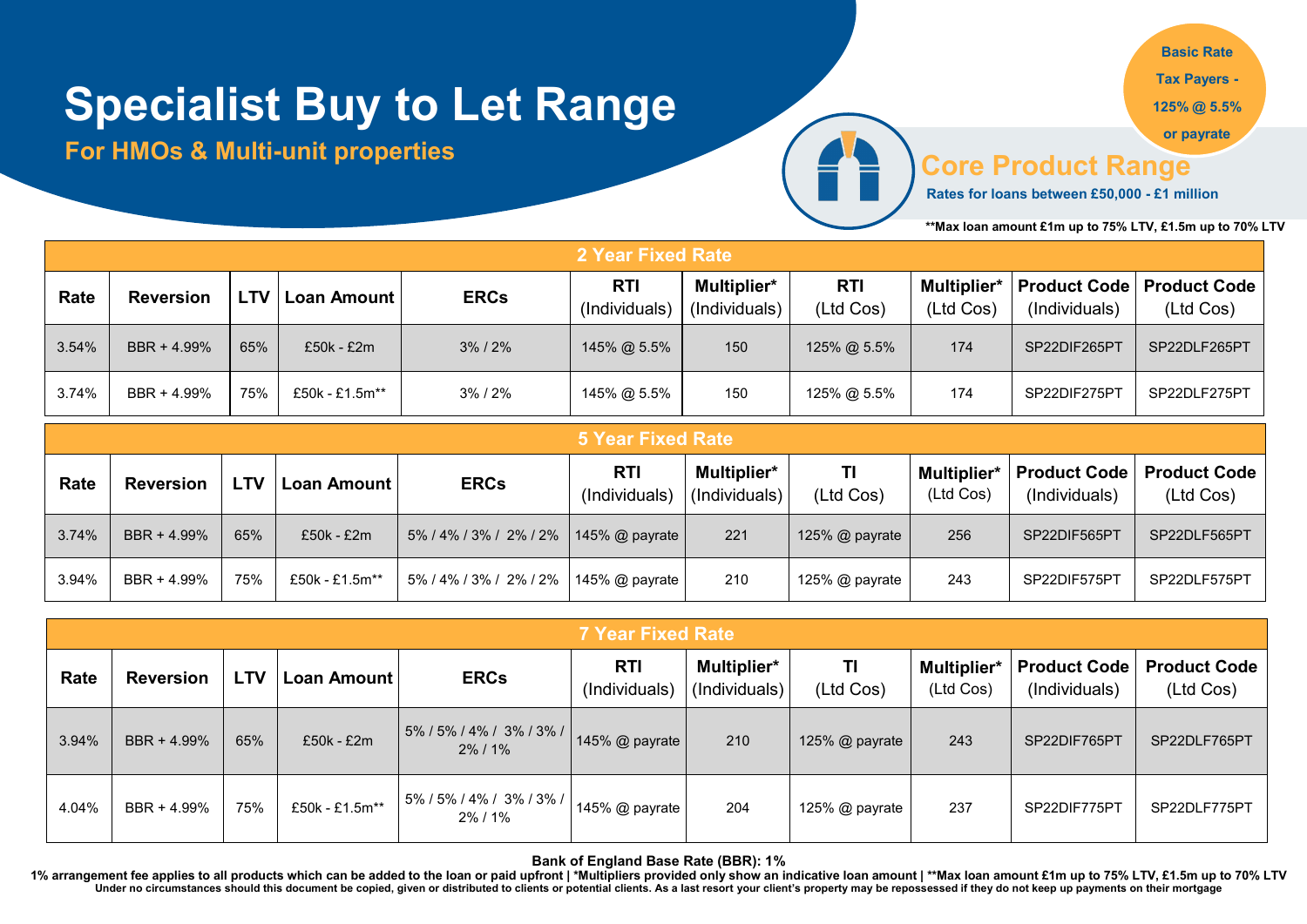## **Standard Buy to Let Range**

**For standard buy to let properties** 



**Basic Rate Tax Payers - 125% @ 5.5% or payrate**

#### *Available on loans from £250k- £1m*  **Green Product Range**

**Exclusive rates for properties 5 years and older that have an EPC rating of A-C.**

**\*\*Max loan amount £1m up to 75% LTV, £1.5m up to 70% LTV** 

|       | 2 Year Fixed Rate |            |                |               |                      |                              |                         |                          |                                      |                                  |  |  |
|-------|-------------------|------------|----------------|---------------|----------------------|------------------------------|-------------------------|--------------------------|--------------------------------------|----------------------------------|--|--|
| Rate  | <b>Reversion</b>  | <b>LTV</b> | ∟oan Amount    | <b>ERCs</b>   | RTI<br>(Individuals) | Multiplier*<br>(Individuals) | <b>RTI</b><br>(Ltd Cos) | Multiplier*<br>(Ltd Cos) | <b>Product Code</b><br>(Individuals) | <b>Product Code</b><br>(Ltd Cos) |  |  |
| 3.19% | BBR + 4.99%       | 65%        | £50K - £2m     | $3\%$ / $2\%$ | 145% @ 5.5%          | 150                          | 125% @ 5.5%             | 174                      | ST22DIF265GPT                        | ST22DLF265GPT                    |  |  |
| 3.34% | BBR + 4.99%       | 75%        | £50K - £1.5m** | $3\%$ / $2\%$ | 145% @ 5.5%          | 150                          | 125% @ 5.5%             | 174                      | ST22DIF275GPT                        | ST22DLF275GPT                    |  |  |
| 4.34% | BBR + 4.99%       | 80%        | £50k - £750k   | $3\%$ / $2\%$ | 145% @ 5.5           | 150                          | 125% @ 5.5%             | 174                      | ST22DIF280GPT                        | ST22DLF280GPT                    |  |  |

|       | 5 Year Fixed Rate |            |                |                            |                             |                              |                  |                          |                                      |                                  |  |  |
|-------|-------------------|------------|----------------|----------------------------|-----------------------------|------------------------------|------------------|--------------------------|--------------------------------------|----------------------------------|--|--|
| Rate  | <b>Reversion</b>  | <b>LTV</b> | Loan Amount    | <b>ERCs</b>                | <b>RTI</b><br>(Individuals) | Multiplier*<br>(Individuals) | RTI<br>(Ltd Cos) | Multiplier*<br>(Ltd Cos) | <b>Product Code</b><br>(Individuals) | <b>Product Code</b><br>(Ltd Cos) |  |  |
| 3.29% | BBR + 4.99%       | 65%        | £50K - £2m     | $15\%$ / 4% / 3% / 2% / 2% | 145% $\omega$ payrate       | 251                          | 125% @ payrate   | 291                      | ST22DIF565GP1                        | ST22DLF565GPT                    |  |  |
| 3.49% | BBR + 4.99%       | 75%        | £50K - £1.5m** | 5% / 4% / 3% / 2% / 2%     | 145% @ payrate              | 237                          | 125% @ payrate   | 275                      | ST22DIF575GPT                        | ST22DLF575GPT                    |  |  |
| 4.44% | BBR + 4.99%       | 80%        | £50k - £750k   | 5% / 4% / 3% / 2% / 2%     | 145% @ payrate              | 186                          | 125% @ payrate   | 216                      | ST22DIF580GPT                        | ST22DLF580GPT                    |  |  |

**Bank of England Base Rate (BBR): 1%** 

**1% arrangement fee applies to all products which can be added to the loan or paid upfront | \*Multipliers provided only show an indicative loan amount | \*\*Max loan amount £1m up to 75% LTV, £1.5m up to 70% LTV**  Under no circumstances should this document be copied, given or distributed to clients or potential clients. As a last resort your client's property may be repossessed if they do not keep up payments on their mortgage